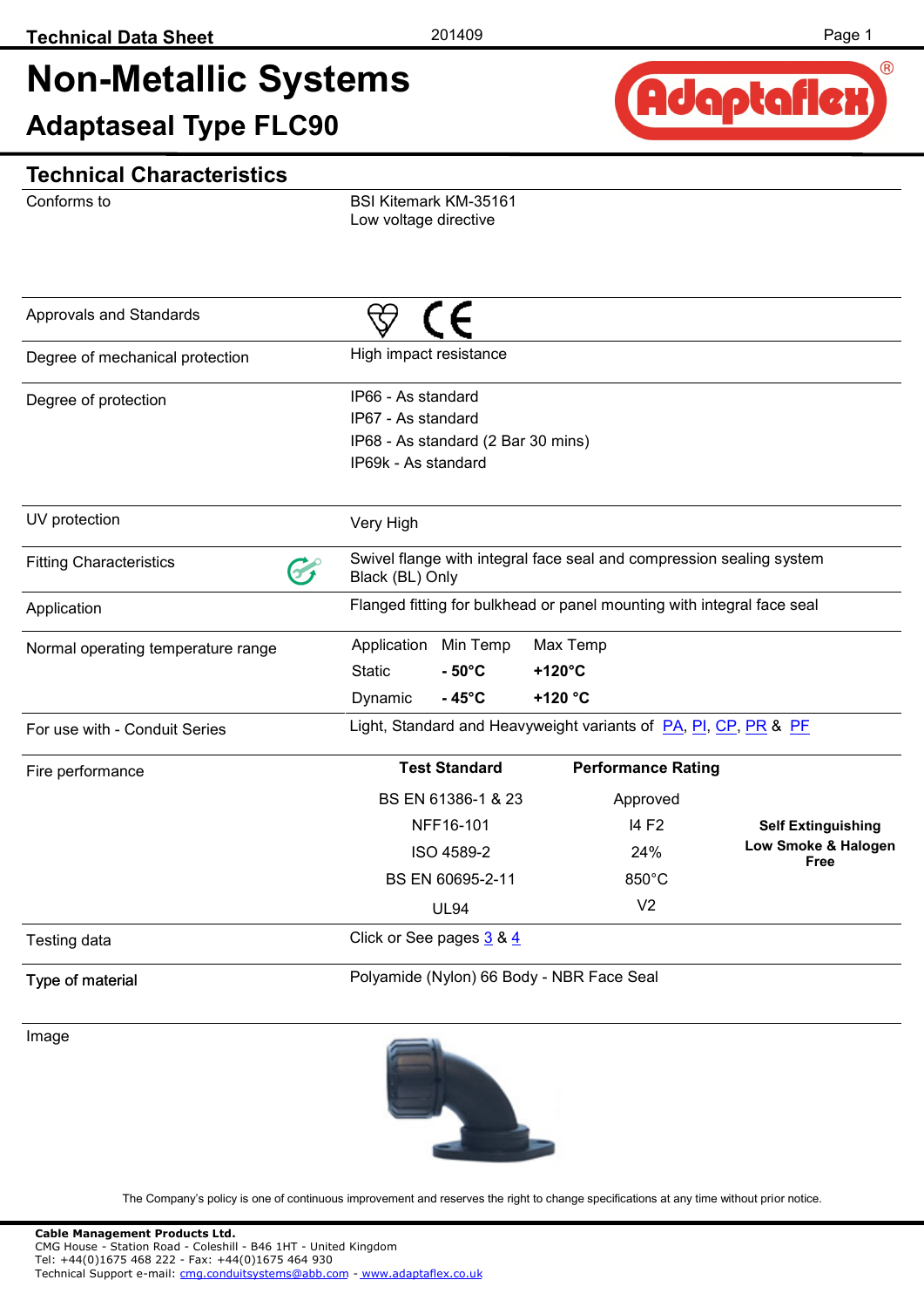## **Adaptaseal Type FLC90**

**BORE** 

 $\mathsf{L}$ 

#### **Dimensional Data**

|                              |     | <b>Nominal Dimensions (mm)</b> |      |      |      |      |                              |  |
|------------------------------|-----|--------------------------------|------|------|------|------|------------------------------|--|
| Part No<br><b>Black Body</b> | A   | B                              | C    | D    | Е    | F    | Weight in<br>grams<br>(Each) |  |
| ASF13/FL/C90/BL              | 5.2 | 34.0                           | 22.8 | 11.2 | 46.0 | 45.0 | 13                           |  |
| ASF16/FL/C90/BL              | 5.2 | 35.8                           | 26.0 | 11.2 | 46.4 | 45.0 | 16                           |  |
| ASF21/FL/C90/BL              | 5.2 | 38.3                           | 31.0 | 15.0 | 47.2 | 45.0 | 20                           |  |
| ASC21/FL/C90/BL              | 5.2 | 38.3                           | 31.0 | 15.0 | 47.2 | 45.0 | 20                           |  |
| ASF28/FL/C90/BL              | 6.2 | 47.0                           | 39.0 | 19.6 | 55.9 | 64.0 | 28                           |  |
| ASC28/FL/C90/BL              | 6.2 | 47.0                           | 39.0 | 19.6 | 55.9 | 64.0 | 28                           |  |

B



ØA

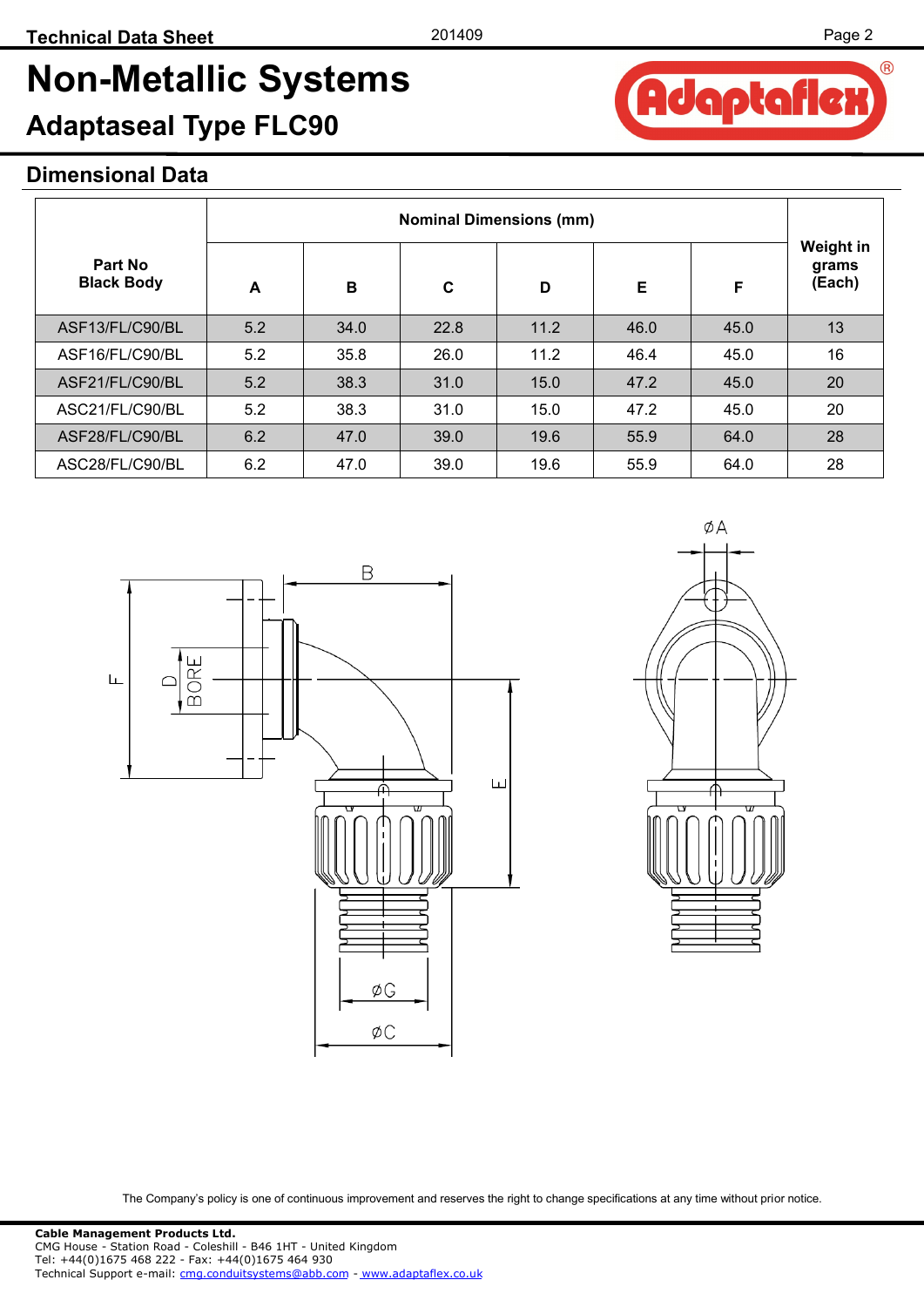Adaptaflex

## <span id="page-2-0"></span>**Non-Metallic Systems**

### **Adaptaseal Type FLC90**

#### **BS EN 61386 Classification**

| <b>Fitting</b> | Compression | Impact | Min<br>temp | Max<br>temp |     | bending electrical | IP<br>solids | -IP<br>water | Corrosion | Tensile | Non-flame<br>Propogating | Suspended<br>load |
|----------------|-------------|--------|-------------|-------------|-----|--------------------|--------------|--------------|-----------|---------|--------------------------|-------------------|
| AL             | N/A         |        |             | 4           | N/A |                    | ь            |              |           |         |                          |                   |

#### **Mechanical Properties**

| <b>Test Type</b>          | <b>Methods / Standards</b> | <b>Requirements</b>                        | Value   |
|---------------------------|----------------------------|--------------------------------------------|---------|
| <b>Tensile Strength</b>   | IEC61386-1                 | 2 mins at Specified Value (PAFS21 Conduit) | Class 1 |
| <b>Tensile Strength</b>   |                            | Ultimate Pullout (PAFS21 Conduit)          | 240N    |
| Impact Strength $@$ -45°C | IEC61386-1                 | No visible damage                          | Class 1 |
| Impact Strength $@$ -5°C  | IEC61386-1                 | No visible damage                          | Class 3 |
| Impact Strength @ 23°C    | IEC61386-1                 | No visible damage                          | Class 5 |

Tensile Tests to IEC 61386 gives the minimum classification value only. Actual values will depend on the type and size of the fittings used and will always be greater than the minimum – Impact strength is the minimum classification value at the minimum temperature – actual values will depend on size and temperature. Specific values available on request.

#### **Thermal Properties**

| Test Type              | <b>Methods / Standards</b> | Requirements                 | <b>Value</b>                          |
|------------------------|----------------------------|------------------------------|---------------------------------------|
| Dynamic Applications   | IEC 61386-23               | 5000 Operations at MBR 2hrs  | -45°C to +120°C $\,$                  |
| Static Short Term Temp |                            | Temporary Use (3000hrs)      | -50 $^{\circ}$ C to +120 $^{\circ}$ C |
| Static Long Term Temp  |                            | Permanent Use (30,000) Hours | -45°C to +105°C                       |
|                        |                            |                              |                                       |